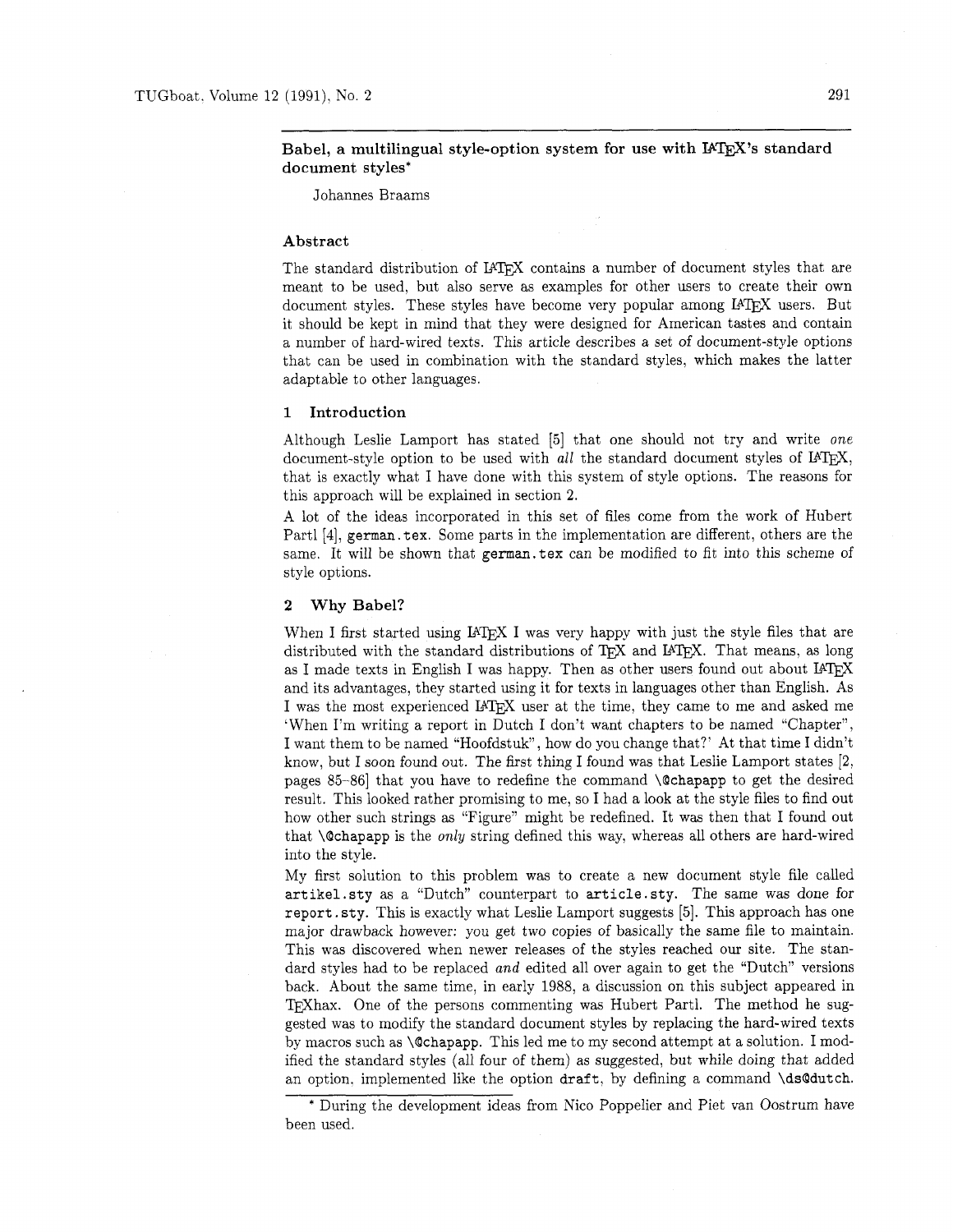This command would set a variable to indicate which language was requested. This variable I used later on in a \case statement. In this \case statement a choice is made between English, Dutch and possibly other languages for texts such as "Figure" and "Contents". Unfortunately, some of this implied changing the secondary style files xxxlO.sty, xxxll .sty and xxxl2.sty. This was unfortunate because one of the research groups in our laboratories complained their document style didn't work properly. It turned out that their style was a modified article.sty that had been given a different name, but it still loaded art10. sty etc. I found a temporary solution, but I still wasn't exactly happy with the situation. Besides this, the drawback of replacing the document styles with newer versions still existed.

When after a while a new version of the  $I\llap{/}T\llap{/}\sim$  distribution arrived at our site, I began to think about a different way to solve the problem. In the meantime Hubert Part1 had his german.sty published in TUGboat [4]. His article pointed the way to a different solution. Triggered by the discussion in TFXhax in early 1989 about how to detect which is the main (primary) style when processing a document, I started work on what is now available as dutch.sty version 1.0, dated May  $1989<sup>1</sup>$ . While working on this style option I discovered that some parts could be borrowed from german. sty. This 'discovery' and some discussions I had with others at EuroTEX89, the fourth European TEX Conference, held in September 1989 in Karlsruhe, led me towards a more universal approach. The basic idea behind it was, starting from the algorithm to detect the main style, to design an approach with one common file that contained macro definitions needed by a number of language-specific style options. Users specify the name of any of these language-specific options as an option to the \documentstyle command. and internally the common file is read.

#### **3 IATEX** and document-style files

Before I discuss some of the code in the babel system I would like to discuss the document-style mechanism used by IATEX. Every IATEX document should start with a line like:

# \documentstyle[opt1,opt2,...]{docstyle}

This line of code instructs IATFX to first load the file docstyle.sty. When that is done the 'options' are processed in the order specified, by reading the files  $opt1.sty^2$ , opt2.styl etc. This implies that definitions made in the file docstyle.sty can be overridden in one of the option files. It is even possible to redefine code from the very kernel of IATEX, but you have to know what you are doing.

Some care has to be taken in writing document-style options, because a number of problems can occur. First of all, a document-style option should be modest in size; if it tries to redefine most of the code in docstyle.sty I think you should write (and maintain) your own, complete, document style. Next, as it was possible to override definitions from the main file in an option file, it is of course also possible to override definitions made in another option file. When this happens, your document might depend on the order in which you have specified your document-style options.

This mechanism of overriding definitions from the main document style is exploited in the babel system. The macros that contain the hard-wired texts are redefined in the common part of babel, replacing each of these texts with a unique macro. These macros have to be defined in the language-specific files.

# **4** IAT<sub>F</sub>X and multilingual documents

In a european environment it sometimes happens that one wants to write a document that contains more than one language. I have an example of a document, published

 $1$  This file is available from listserv@hearn. bitnet as file dutch.old.

<sup>&</sup>lt;sup>2</sup> Except when the documentstyle defines the control sequence  $\dagger$ ds $\mathcal{Q}(opt1)$ ; in that case this control sequence will be executed.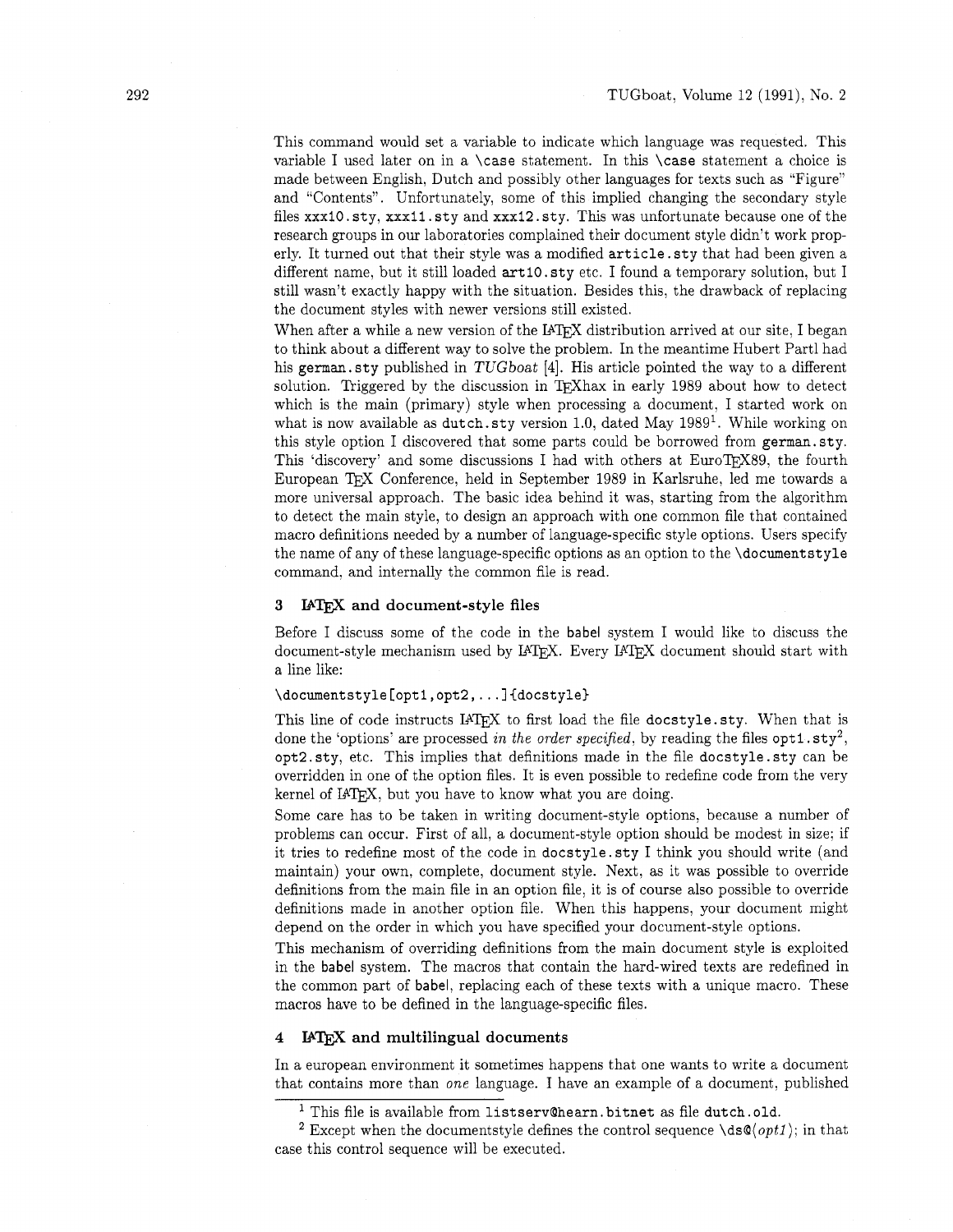by the EEC, that contains 9 (nine) different languages. Also in linguistics one can find documents written in more than one language, i.e. to compare two languages.

If you have to write such a multilingual document you should try to conform to the typographical conventions in use for each language. A well known example is the type of quotation marks used. TFX supplies the user with "quoted text", but a Dutch user might want to have ,,quoted text", whereas a German text should contain ,,quoted text" and a Frenchman would perhaps like to see something like <quoted text>. These language-specific conventions should be implemented in a document-style option file for each language. These files should then be useable with  $all$  document styles.

In such a multilingual document a user would specify the languages used as options to the \documentstyle command. He would also want a mechanism to be able to switch between these languages in a simple way. When he would use  $T<sub>E</sub>X$  version 3.0 for processing his document, he would also want the hyphenation to come out right for the different languages.

# **5** Overview of the babel solution

## **5.1** The core of the system

The problems described in sections 3 and 4 can be solved using the babel system of document-style options.

The core of this system currently performs three functions.

- 1. It defines a user interface for switching between languages;
- 2. It contains code to dynamically load several sets of hyphenation patterns;
- 3. It 'repairs' the document styles provided in the standard distribution of IPW.

Obviously part 2 can only be used while running in  $TFX$  to create a new format, whereas part 3 should not be read by  $\text{inifpX.}$  Part 3 should even disappear when IATEX version 3.0 arrives, as the style files supplied with the new IATEX will no longer be language specific. Part 1 can either be loaded into the format with multiple hyphenation patterns, or it can be read while processing a document.

For this reason the core of the babel system is stored in two separate files, babel.switch, containing parts 1 and 2, and babel. sty which contains part 3. The file babel. sty will instruct IATEX to load babel. switch if necessary; the file babel. switch checks the format to see if hyphenation patterns can be loaded.

# 5.2 Language specifics

The language switching mechanism contains a couple of hooks for the developers of language-specific document-style options.

First of all the macro \originalTeX should be defined. Its function is to disable special definitions made for a language to bring  $T<sub>F</sub>X$  into a 'defined' state. A languagespecific document-style option might, for example, introduce an extra active character. It would then also modify the definitions of \dospecials and \@sanitize. Such an option would then define a macro to restore the original definitions of these macros and restore the extra active character to its normal category code. It would then \let \originalTeX to this 'restoration' macro.

To enable the language-specific definitions three macros are provided in the switching mechanism, \captions(language), \date(language) and \extras(language).

The macro \captions(language) should provide definitions for the macros that replaced the hard-wired texts in the document style and the macro  $\langle \text{data}(\text{language}) \rangle$ should provide a definition for \today. The real fun starts with the macro  $\text{text}(\text{language})$ . This macro should activate all definitions needed for  $\langle \text{language} \rangle$ .

#### 6 The user interface

The user interface to the babel system is quite simple. He should specify the languages he wants to use in his document in the list of document-style options. For instance,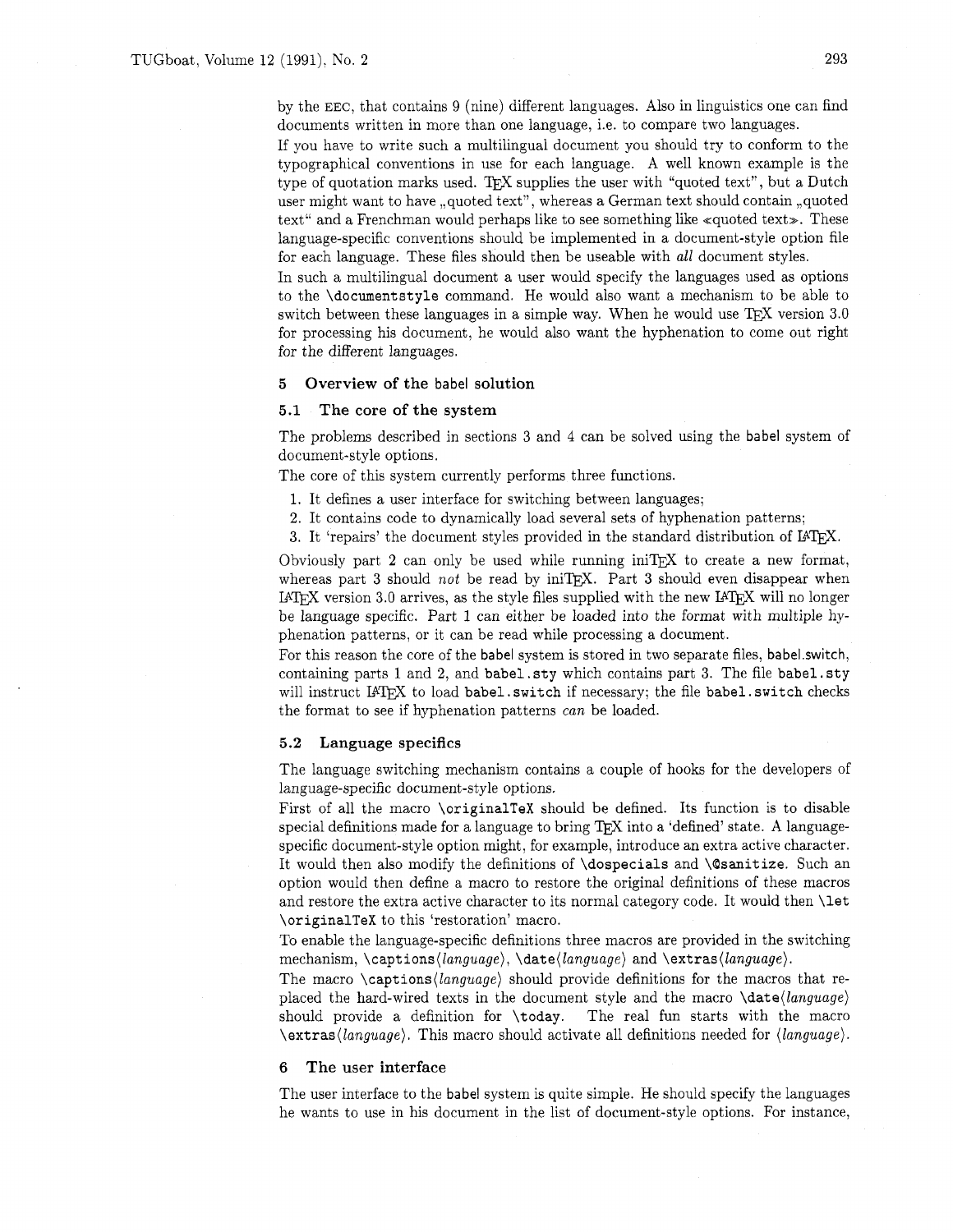for a document in which both the English and the Dutch language are used. the first line could read:

\documentstyle[a4,dutch,english]{artikel1}<br>Please note that in this case the Dutch-specific definitions are inactive when IATFX has finished processing document-style option files.

If the user then wants to switch from English to Dutch he would include the command

# \selectlanguage{dutch}

before starting to write Dutch.

If a user wants to write a document-style option of his own he might like to define a macro that checks which language is in use at the time the macro is executed. For this purpose the macro  $\iff$   $\langle \langle \theta |$   $\rangle \langle \theta |$   $\rangle \langle \theta |$   $\rangle \langle \theta |$   $\rangle \langle \theta |$  is available.

#### **7** Implementation of the core of the system

In this section I would like to discuss some parts of the implementation of the babel system. Not all code will be shown, because some parts of it are just series of slightly modified code from the standard document styles. The files are fully documented and interested readers can print them if they have access to the **doc** option, described by Frank Mittelbach.

The description of the macros that follows is based on an environment using T<sub>E</sub>X 3.x, together with a version of **1plain.tex** based on **plain. tex** version 3.x. The actual implementation allows for other situations as well, i.e. a version of **babel.** sty for  $TK 2.x$  will be available.

# **7.1** Switching languages

For each language to be used in a document a control sequence of the form **\lQ(language)** has to be defined. This will be done either while loading hyphenation patterns or while loading the language-specific file. The implementation of **\selectlanguagei(language))** and

\iflanguage{(language)}{(then-clause)}{(else-clause)} is based on the existence of  $\langle$ **l**@ $\langle$ *language* $\rangle$ .

```
\def\selectlanguage#1{%
  \@ifundefined{1@#1}
       {\Omega}{\originalTeX
        \language=\expandafter\csname l@#1\endcsname\relax
        \expandafter\csname captions#1\endcsname
        \expandafter\csname date#1\endcsname
        \expandafter\csname extras#1\endcsname
        \gdef\originalTeX{\expandafter\csname noextras#1\endcsname}
       ł.
\mathcal{F}
```
## Figure 1: The definition of **\selectlanguage.**

To switch from one language to another the macro **\selectlanguage** is available. Its definition can be seen in figure 1. The first action it takes is to check whether the **(language)** is known, if it is not an error is signalled. If the language is known **\originalTeX** is called upon to reset any previously set language-specific definitions. Next the register **\language** is updated and the three macros that should activate all language-specific definitions are executed. Finally the macro **\originalTeX** receives a new replacement text in order to be able to deactivate the definitions just activated.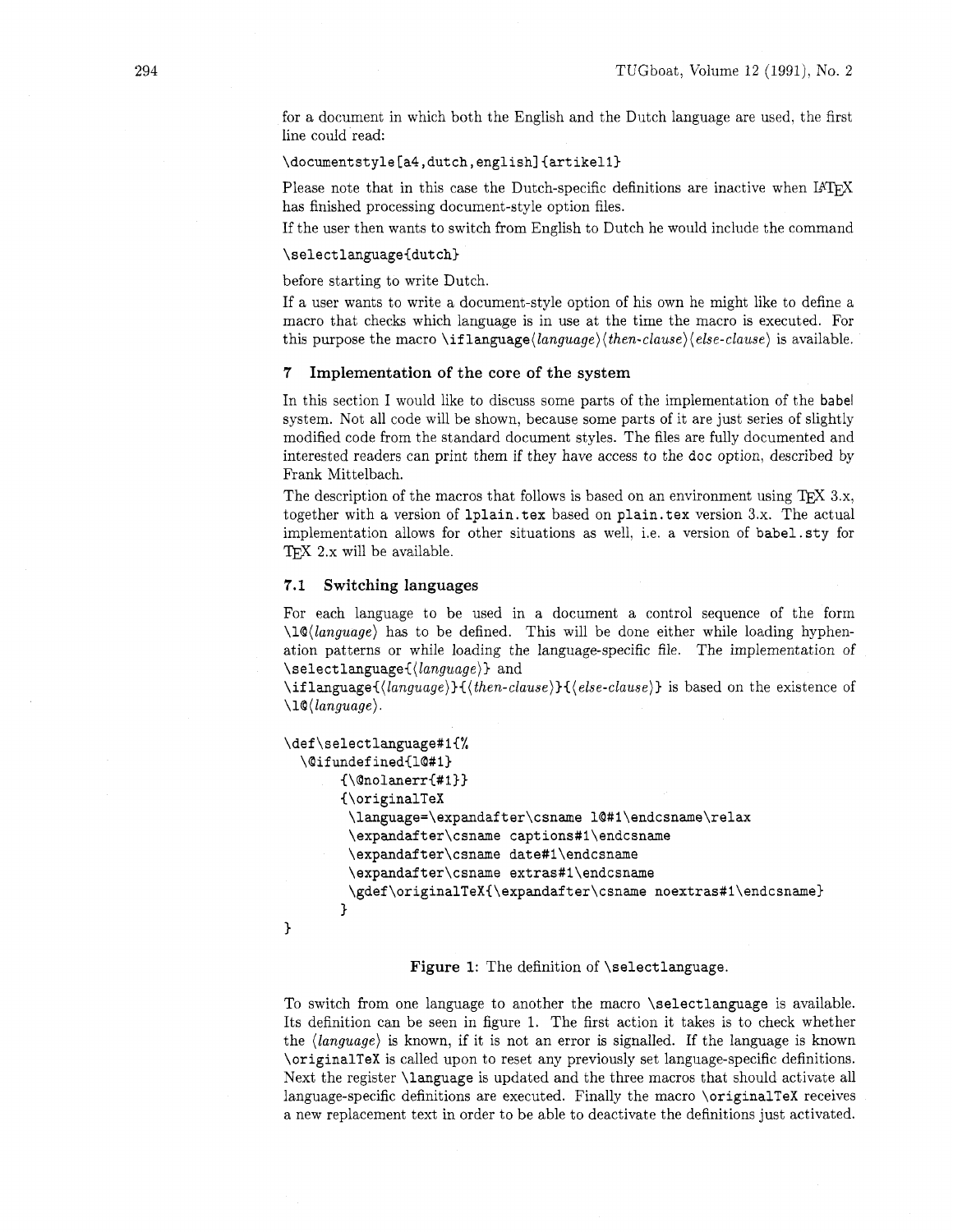```
\def\iflanguage#1#2#3{%
  \@ifundefined{1@#1}
    {\Omega}{\ifnum\language=\expandafter\csname l@#1\endcsname\relax
       #2 \else #3
     \{f_i\}\mathcal{P}
```
## **Figure 2:** The definition of **\iflanguage**

The macro **\if language** (see figure **2)** will issue a warning when its argument is an 'unkown' language. It then goes on to compare the value of **\language** and **\lQ(language}**  and executes either its second or third argument.

# **7.2 Dynamically loading patterns**

With the advent of  $TK 3.0$  it has become possible to build a format with more than one hyphenation pattern preloaded. The core of the babel system provides code, to be executed by iniTEX only, to dynamically load hyphenation patterns. The only restriction is that the implementation of TEX that you use has to have rather high settings of **trie-size** and **trie-op-size** to actually load several hyphenation patterns.

For the purpose of dynamically loading hyphenation patterns a 'configuration file' has to be introduced. This file will be read by iniTpX. Each line should contain either a comment, nothing or the name of a language and the name of the file that contains the hyphenation patterns for that language. In figure **3** an example of such a file, instructing iniTFX to load patterns for three languages, English, Dutch and German.

% **File** : **language .dat**  % **Purpose** : **tell iniTeX what files with patterns to load english english.hyphenations** 

**dutch hyphen.dutch** % **Nederlands german hyphen.ger** 

**Figure 3:** An example configuration file

The configuration file will be read line by line using TFX's **\read** primitive. Because the name of a file might be followed by a space-token and comment (as in the example) a macro to process each line is needed. The definition of this macro, **\processQlanguage,** can be found in figure 4. As can be seen in the definition of this macro, its second argument **always** has to be followed by a space-token. The effect of this is that any trailing spaces are removed. The macro strips all spaces fol-

```
\def\process@language#1 #2 {%
```
\expandafter\addlanguage\csname 10#1\endcsname \expandafter\language\csname l@#1\endcsname \input #2}

**Figure 4:** The definition of **\processQlanguage.** 

lowing its arguments. Its first argument is used to define **\lQ(language)**. The macro **\addlanguage** is basically a non-outer version of the plain *QjX* macro **\newlanguage.**  The second argument of **\processQlanguage** is the name of the file containing the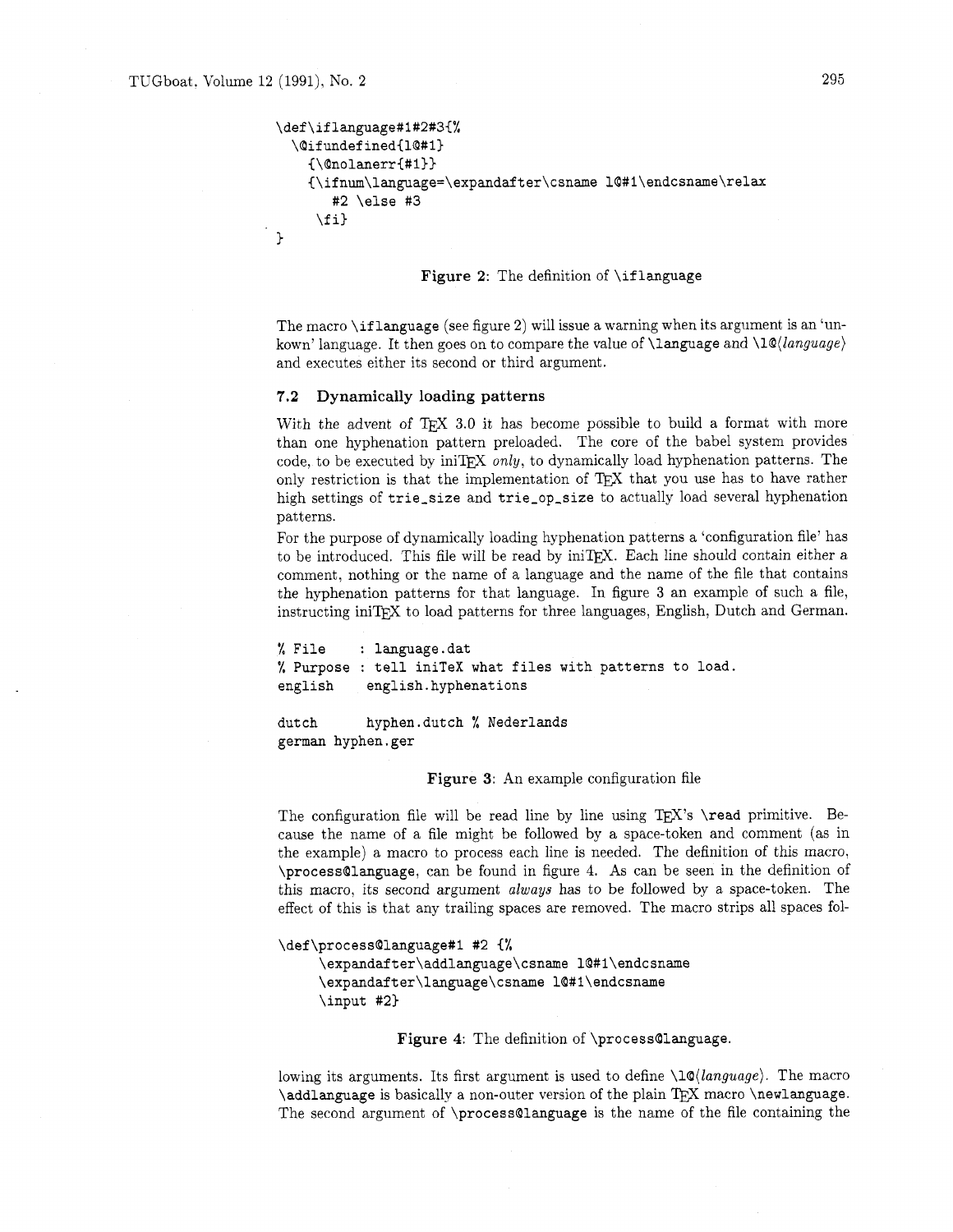hyphenation patterns. Before the file can be read, the register \language has to updated.

The configuration file is read in a \loop (see figure 5). When a record is read from the input file a check is done whether the record was empty. If it was not, a space token is added to the end of the string of tokens read. The reason for this is that we have to be sure there always is at least *one* space token present. When that has been taken care of the data just read can be processed. The last thing to do is to check the status of the input file, in order to decide whether  $T_{\rm F}X$  has to continue processing the \loop. When all patterns have been processed the value of \language is restored.

```
\loop
  \read1 to \@config@line
 \ifx\@config@line\empty
 \else
    \edef\@config@line{\@config@line\space}
    \expandafter\process@language\@config@line
 \fi
  \ifeof1 \@morefalse \fi
  \if@more\repeat
\language=0
```
Figure 5: Reading the configuration file line by line

# 7.3 **'Repairing' IATEX's standard document styles**

A large part of the core of the babel system is dedicated to 'repair' the standard document styles. This means redefining the macros in table 1.

| macro            | article  | report   | book     | $_{\rm letter}$ |
|------------------|----------|----------|----------|-----------------|
| \fnum@figure     | ×        | ×        | ×        | ×               |
| \fnum@table      | ×        | ×        | ×        | $\times$        |
| \tableofcontents | ×        | ×        | ×        |                 |
| \listoffigures   | $\times$ | $\times$ | $\times$ |                 |
| \listoftables    | X        | ×        | $\times$ |                 |
| \thebibliography | $\times$ | ×        | ×        |                 |
| \theindex        | ×        | X        | ×        |                 |
| \abstract        | ×        | $\times$ | ×        |                 |
| \part            | $\times$ | ×        | ×        |                 |
| \chapter         |          | ×        | ×        |                 |
| \appendix        |          | $\times$ | ×        |                 |
| \cc              |          |          |          | ×               |
| \encl            |          |          |          | ×               |
| \ps@headings     |          |          |          | ×               |

Table 1: macros that need to be redefined for the four standard document styles.

As an example of the way the macros have to be redefined, the redefinition of \tableof contents is shown in figure 6.

The standard styles can be distinguished by checking the existence of the macros \chapter (not in article and letter) and \opening (only in letter). The result of these checks is stored in the macro \docOstyle. When \doc@style already exists (which is the case when for instance artikel1.sty is used [7]) it is not superseded (see figure 7).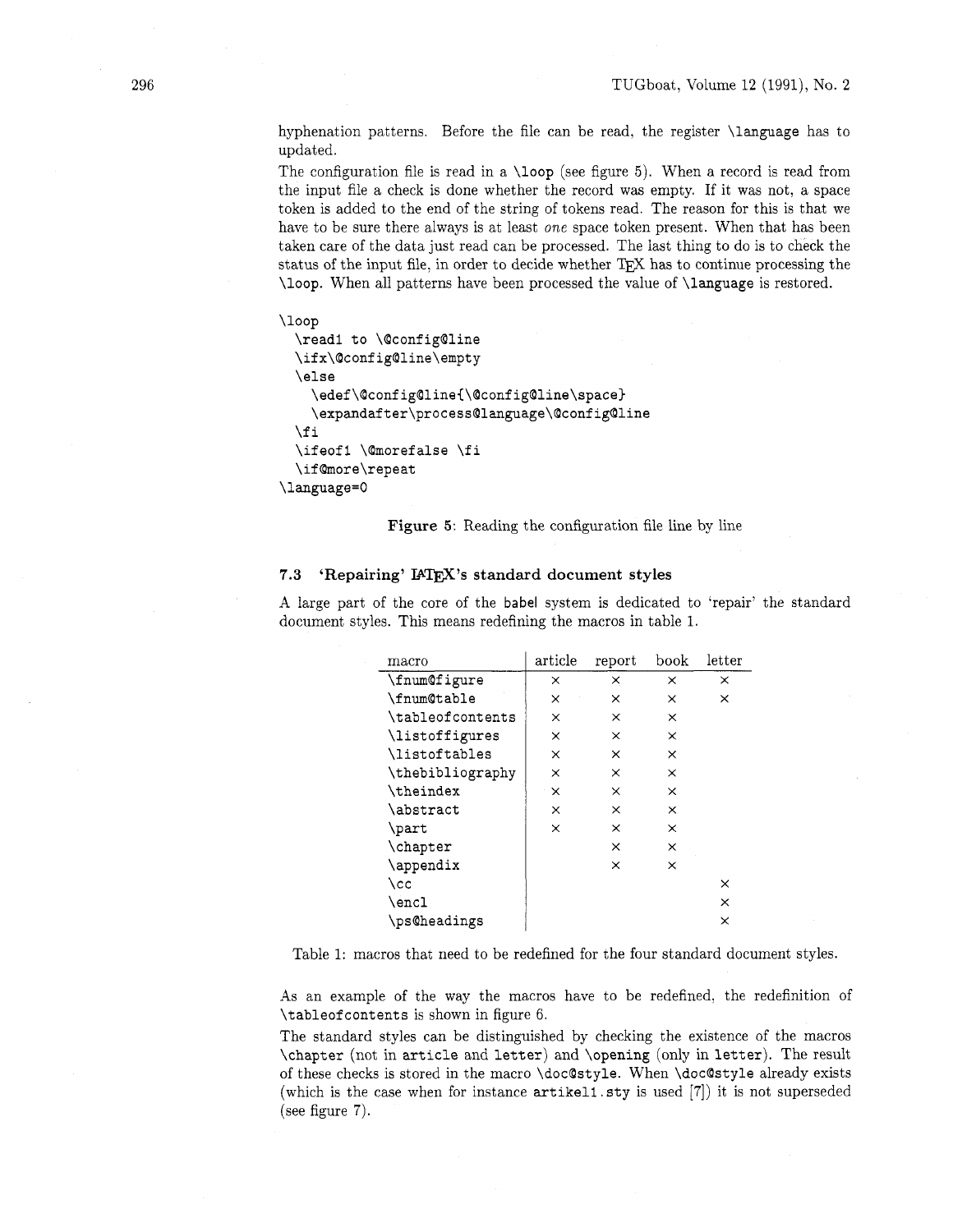```
\@ifundefined{contentsname}
  (\def \tableof contents 
    C\section*C\contentsname 
      \@mkboth{\uppercase\expandafter{\contentsname}}
               (\uppercase\expandafter(\contentsname)) 
               J.
      \@starttoc{toc}
    \mathcal{F}J.
  \{\}
```
**Figure 6:** An example of redefining a command

```
\@ifundefined{doc@style}
    {\def\doc@style{0}
        \@ifundefined{opening}
             {\@ifundefined{chapter}
                  {\def\odot\csc{style1}}\{\det\downarrow\ddot{\text{c}}\}{\def\doc@style{3}}
    } \telax}
```
**Figure 7:** Determining the main document style

# 8 **Implementing a language-specific document-style option file**

To illustrate the way a language-specific file can be implemented, the file **dutch. sty** is discussed here. Note that not all of the code contained in the file **dutch. sty** is shown here; only those parts of interest for the scope of this article are included. If the reader would like to see the complete code, he can print all files in the babel system, using the file **doc. sty,** described by Frank Mittelbach in [6].

# **8.1 Compatibility with plain** TEX

The file german. tex [4] was written in such a way that it can be used by both plain IEX users and I4TEX users. This seemed a good idea, so all files in the babel system in TEX users and I4TEX users. This seemed a good ide TEX users and I4TEX users. This seemed a good idea, so all files in the babel system can be processed by both plain TEX and I4TEX. But some of the "useful hacks" from IATEX are used, so for a plain TEX user they have to be defined. For this purpose the format is checked at the start of a language-specific file. If the format is **plain** an extra file, called **latexhax. tex,** is read.

```
{\def\format{plain}
\ifx\fmtname\format
    \expandafter\ifx\csname @ifundefined\endcsname\relax
      \gdef\next{latexhax.sty}
      \aftergroup\input\aftergroup\next
    \fi
\fi}
```
## **Figure 8:** Conditional loading of **latexhax. sty**

This file should be read only once, so another check is done on the existence of one of the commands defined there.

A new group is started to keep the definition of the macro **\format,** which is used in the following if statement, local. When the current format turns out to be plain T<sub>E</sub>X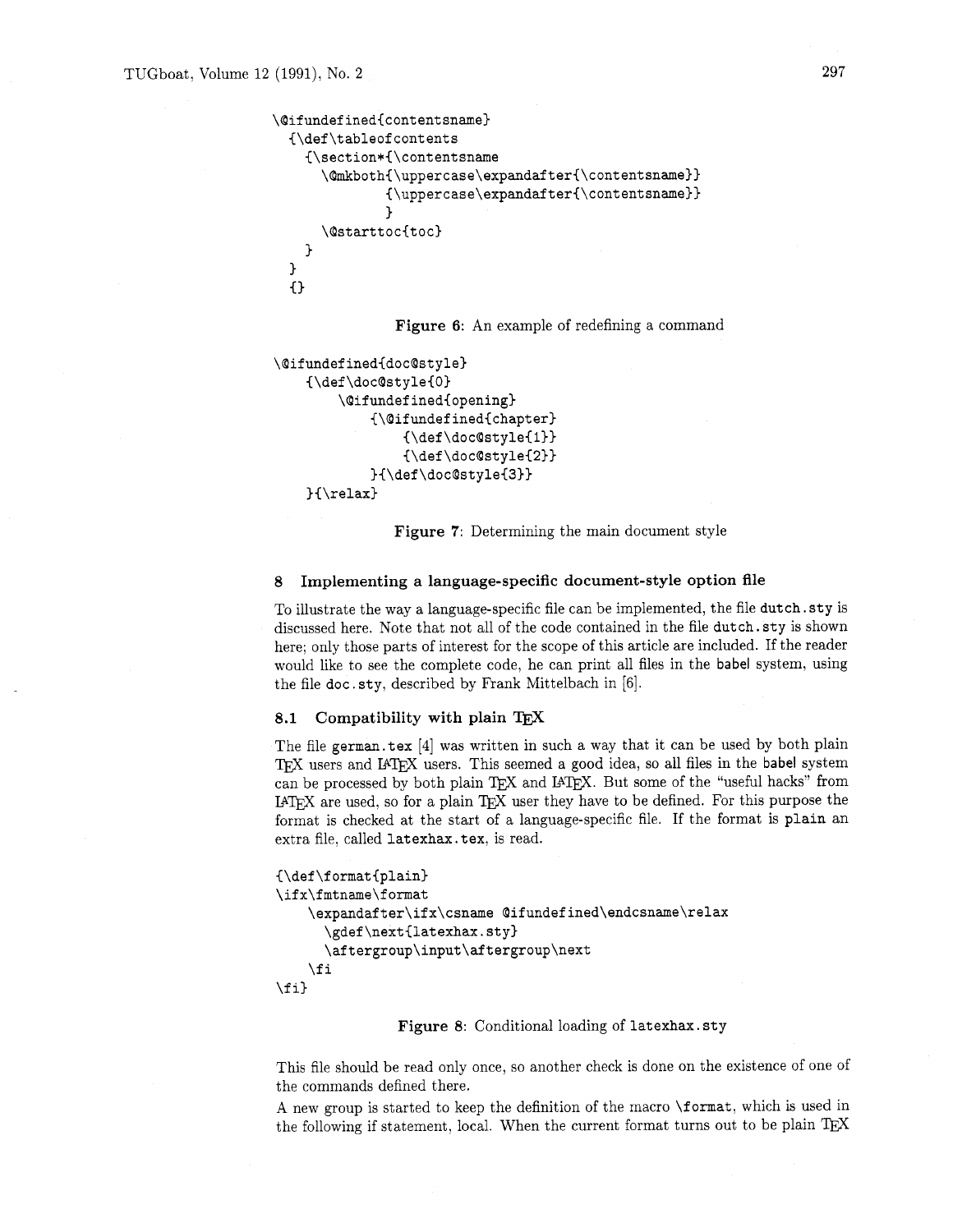the file **latexhax. sty** has to be read. But the definitions in that file should remain valid after the group is closed. This could be accomplished by making all definitions **global,** but another solution is to tell to process the file **latexhax. sty** after the current group has been closed. The command **\aftergroup** puts the next token on a list to be processed after the group.

## **8.2 Switching to the Dutch language**

In section 7.1 the names of macros needed to switch to a language have been described. In figure 9 these macros and their definition are shown for the Dutch language.

```
\def\captionsdutch{\gdef\refname{Referenties}%
                   \gdef\abstractname{Samenvatting}%
                   \gdef\bibname{Bibliografie}%
                   \gdef\pagename{Pagina}}
\def\datedutch{%
   \gdef\today{\number\day"\ifcase\month\or
                januari\or februari\or maart\or april\or
                mei\or juni\or juli\or augustus\or
                september\or oktober\or november\or december\fi
                \space \number\year}}
\begingroup \catcode'\"\active
```
## **\gdef\extrasdutchC%**

```
\global\let\dospecials\dutch@dospecials 
    \global\let\@sanitize\dutch@sanitize 
    \cat code' \"\active 
    \gdef"I\protect\dutch@active@dq3 
    \gdef \"C\protect\@umlaut) 
)\endgroup
```

```
\def\noextrasdutch{%
    \catcode'\"12
    \global\let\dospecials\original@dospecials
    \global\let\@sanitize\original@sanitize
    \global\let\"\dieresis
\mathbf{1}
```

```
Figure 9: The macros needed to switch to the Dutch language
```
The definitions of **\captionsdutch** and **\datedutch** are pretty straightforward and need not be discussed. The macro **\extrasdutch** will be discussed in some more detail.

First, because for Dutch (as well as for German) the " character is made active, the IAT<sub>F</sub>X macros **\dospecials** and **\@sanitize** have to be redefined to include this character as well. The new definitions are implemented as two special commands, so we globally **\let** the originals to their new versions. Then the " character is made active and is defined. Then, to prevent an error when \" appears in a moving argument, the macro \" is redefined and made robust. All this is done inside a group to keep the category code change for the " character local.

The macro **\extrasdutch** has a counterpart, **\noextrasdutch,** that cancels the extra definitions made by **\extrasdutch.** It changes the **\catcode** of the " character back to 'other' and globally **\lets** the macros **\dospecials** and **\@sanitize** to their original definitions. The original definition of  $\Upsilon$  is restored as well.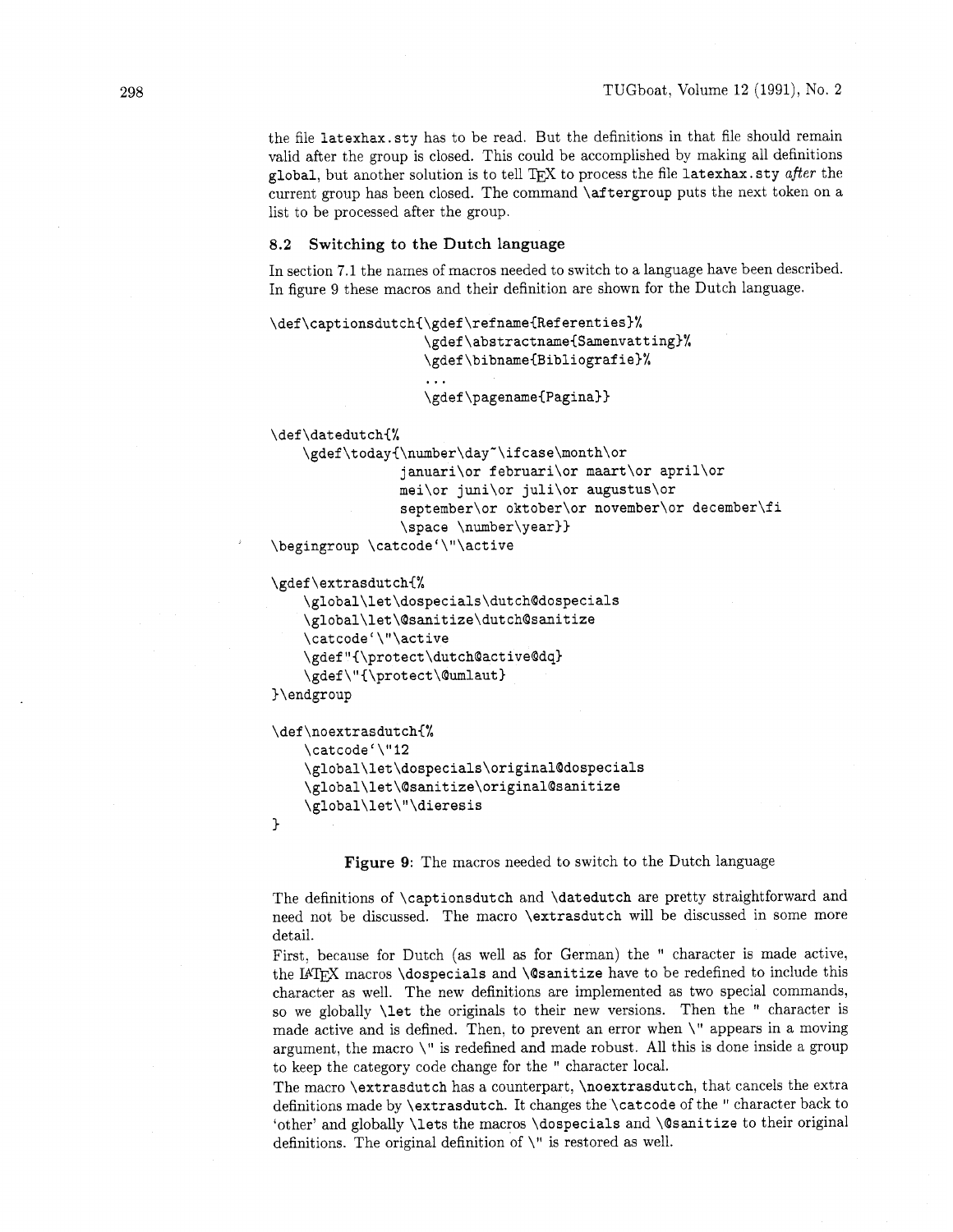In figure 10 the code needed to redefine **\dospecials** and **\@makeother** is shown.

```
\begingroup 
  \def\doC\noexpand\do\noexpand)% 
  \xdef\dutch@dospeciaIs(\dospecials\do\"~% 
  \expandafter\ifx\csname Qsanitize\endcsname\relax 
% do nothing if \@sanitize is undefined ... 
  \else 
     \def \@rnakeother~\noexpand\~makeother\noexpand~% 
     \xdef\dutch@sanitize{\@sanitize\@makeother\"}%
  \f i 
\endgroup
```

```
\global\let\original@dospecials\dospecials
\global\let\original@sanitize\@sanitize
```
**Figure 10:** Code needed for the redefinition of **\dospecials** and **\@makeother.** 

# **8.3 An extra active character**

All the code discussed so far is necessary because we need an extra active character. This character is then used as indicated in table 2. One of the reasons for this is that in the Dutch language a word with an umlaut can be hyphenated just before the letter with the umlaut, but the umlaut has to disappear if the word is broken between the previous letter and the accented letter.

- **"a \"a** which hyphenates as **-a:** also implemented for the other letters.
- " | disable ligature at this position.
- <sup>11</sup> an explicit hyphen sign. allowing hyphenation in the rest of the word.
- " ' lowered double left quotes (see example below).
- " normal double right quotes.
- $\setminus$  like the old  $\setminus$ -, but allowing hyphenation in the rest of the word.

Table **2:** The extra definitions made by **dutch. sty** 

In **[3]** the quoting conventions for the Dutch language are discussed. The preferred convention is the single-quote Anglo-American convention, i.e. 'This is a quote'. An alternative is the slightly old-fashioned Dutch method with initial double quotes lowered to the baseline, ,,This is a quote", which should be typed as **'This is a quote"** '.

#### **8.3.1 Supporting macro definitions**

The definition of the active " character needs a couple of support macros. The macro **\allowhyphens** is used make hyphenation of word possible where it otherwise would be inhibited by  $T_{\rm F}X$ . Basically its definition is nothing more than **\nobreak \hskip Opt plus Opt.** 

#### \gdef\allowhyphens{\penalty\@M \hskip\z@skip}

Then a macro is defined to lower the Dutch left double quote to the same level as the comma. It prepares a low double opening quote in box register 0. This macro was copied from german.tex.

**\gdef\set@low@box#1~%**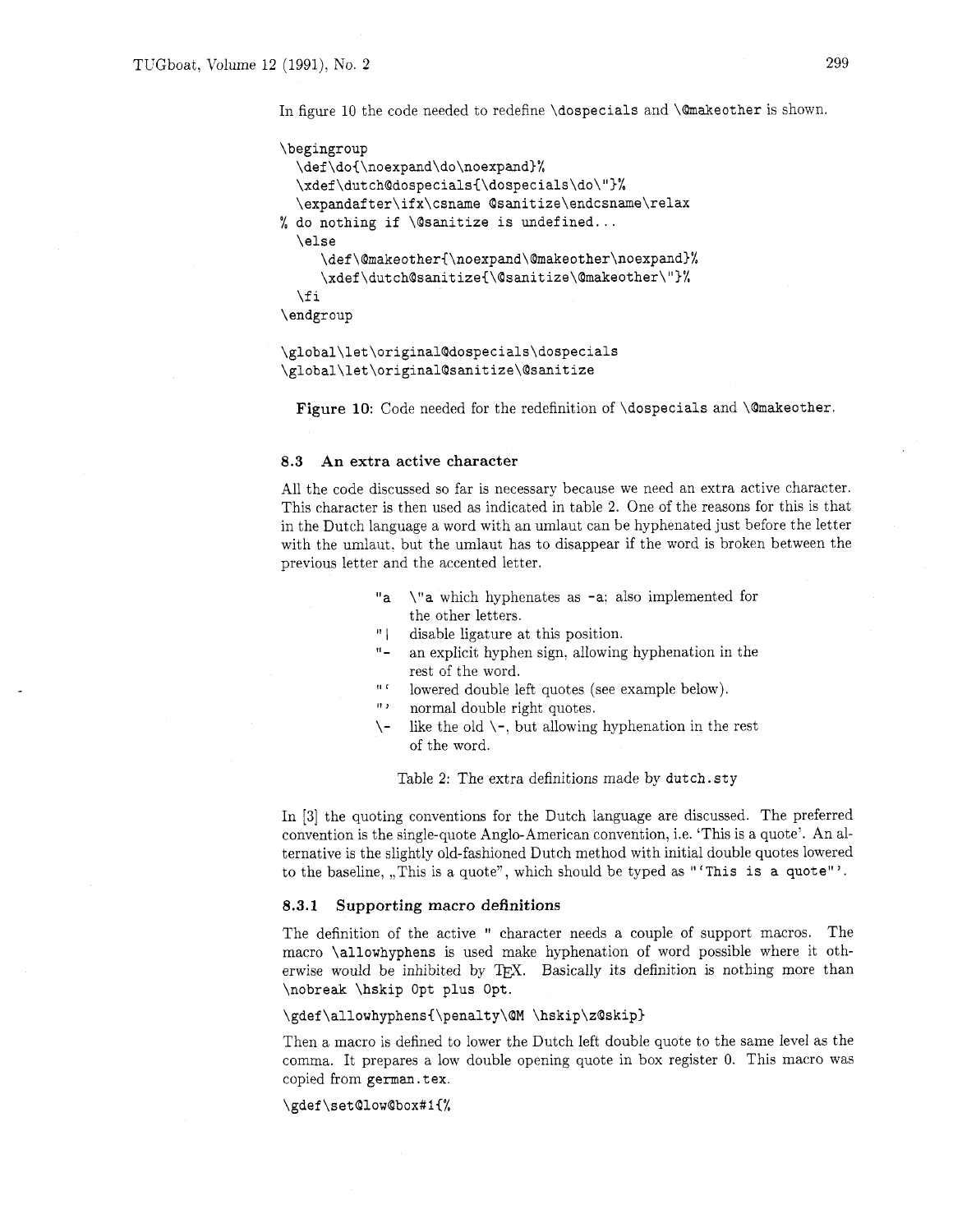```
\setbox\tw@\hbox{,} \setbox\z@\hbox{#1}
\dimen\z@\ht\z@ \advance\dimen\z@ -\ht\tw@
\setbox\z@\hbox{\lower\dimen\z@ \box\z@}
\ht\z@\ht\tw@ \dp\z@\dp\tw@}
```
The macro **\set@lowQbox** is used to define low opening quotes. Since it may be used in arguments to other macros it needs to be protected.

```
\gdef\dlqq{\protect\@dlqq}
\gdef\@dlqq{{%
  \ifhmode
    \edef\@SF{\spacefactor\the\spacefactor}
  \else
    \let\@SF\empty
  \fi
  \leavevmode\set@low@box{''}
  \box\z@\kern-.04em\allowhyphens\@SF\relax}}
```
For reasons of symmetry we also define "'. This command is defined similar to **\dlqq**, except that the quotes aren't lowered to the baseline.

```
\gdef \@drqqC(% 
  \if hmode 
    \edef \QSFi\spacef actor\the\spacef actor} 
  \else 
    \let\@SF\empty 
  \f i 
  "\@SF\relax))
```
The original double quote character is saved in the macro **\dq** to keep it available.

```
\begingroup \catcode'\"l2 
  \gdef\dq{"}
```
\ **endgroup** 

The original definition of \" is stored as **\dieresis.** The resason for this is that if a font with a different encoding scheme is used the definition of \" might not be the plain T<sub>F</sub>X one.

#### \global\let\dieresis\"

In the Dutch language vowels with a dieresis or umlaut accent are treated specially. If a hyphenation occurs before a vowel-plus-umlaut, the umlaut should disappear. To be able to do this, the hyphenation break behaviour for the five vowels, both lowercase and uppercase, could be defined first in terms of **\discretionary.** But this results in a large **\if** -construct in the definition of the active ".

As both Knuth and Lamport have pointed out, a user should not use " when he really means something like ''. For this reason no distinction is made between vowels and consonants. Therefore one macro, **\@umlaut**, specifies the hyphenation break behaviour for all letters.

```
\def\@umlaut#1{%
```

```
\allowhyphens
\discretionary{-}{#1}{\dieresis #1}%
\allowhyphens}
```
The last support macro to be defined is **\dutchQactiveQdq.** 

```
\gdef\dutch@active@dq#1{%
     \if\string#1'\dlqq{}%
\else\if\string#1'\drqq{}%
\else\if\string#1-\allowhyphens-\allowhyphens
```